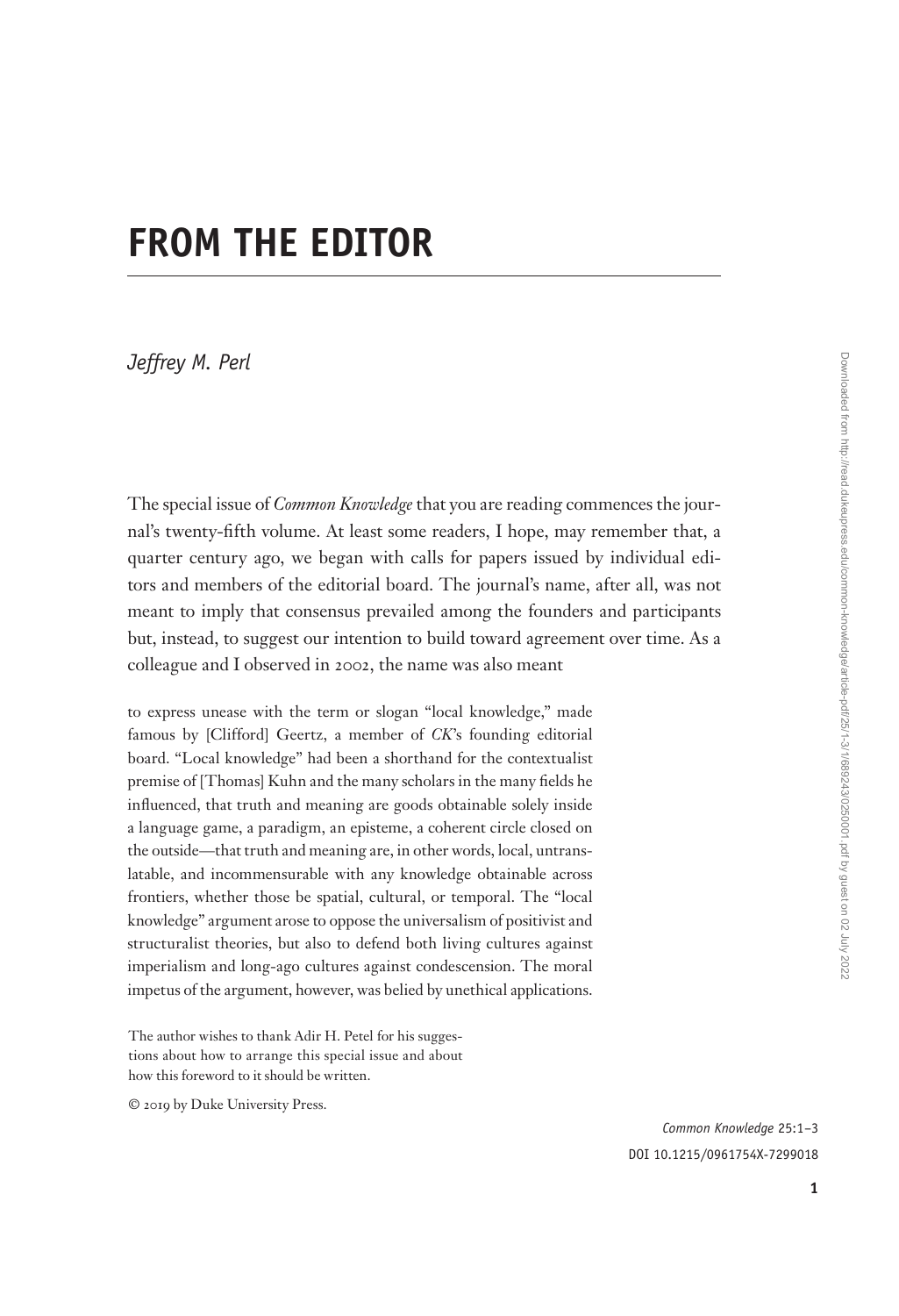The conversations that resulted in the founding of *CK* took place as the Cold War was winding down and the Balkan crisis heating up. It was a time when various champions of "local knowledge" contextualism were seeking to map commonalities among discrete communities, or at least — in the East bloc vernacular adapted by Richard Rorty — to achieve solidarity among them. *Common Knowledge* enmagazined that project.1

The "conversations that resulted in the founding of *CK*" have continued here since 1992, as a call for papers that Rorty issued in that year foretold:

The word *conversation* is a useful, relatively bland substitute for terms like *argument* and *dialectic* and *philosophy*. Many of our best conversations are with people whose books we have pondered but have never met, or met only in passing. Indeed, much of our inner lives consist of conversations with such people. I've been asked to call for papers, so: I call for papers from people who would like to write up fragments of their inner lives — fragments which consist of conversations with people from whom they have learned but who inspired in them interesting and important disagreement. I wonder, what have Feyerabend and Popper learned from one another? Fang Lizhi from Mao or Kolakowski from Marx? What would Geertz say he'd learned from Lévi-Strauss, Alasdair MacIntyre from Foucault, Kenner from Ellmann, Irigaray from Mailer, Quentin Skinner from Raymond Williams, or Derrida from Gadamer? The editors of *CK* have agreed to hoard responses to this call and publish them together in an issue devoted to conversation(s).<sup>2</sup>

We never did publish a single "issue devoted to conversation(s)." Instead, the entire quarter century became a conversation, or a set of conversations, of the sort that Rorty had called for. Perhaps the best example is the memorial tribute to Rorty himself by Alasdair MacIntyre. The cultural politics of those two could hardly have differed more. Still, MacIntyre, a Thomist moral philosopher and a radical critic of liberalism and secularism, wrote of the liberals' champion that "I learned more [from Rorty] in a shorter period, during lunchtime walks by the lake at Princeton, than I have ever done before or since."3

In our first series, of seven volumes, when the publisher of *Common Knowledge* was Oxford University Press, symposia consumed one issue each or were spread seriatim, one article at a time, across several issues—and in some numbers of the first series there were no symposia at all. In its second series, with Duke University Press, *Common Knowledge* has become a venue exclusively for symposia, and indeed of multipart symposia that, as I like to think, are of unprecedented

3. MacIntyre, "Richard Rorty," 185.

<sup>1.</sup> Perl and Isaacs, "Postscript on Method," 148.

<sup>2.</sup> Rorty, "Call for Papers XIV."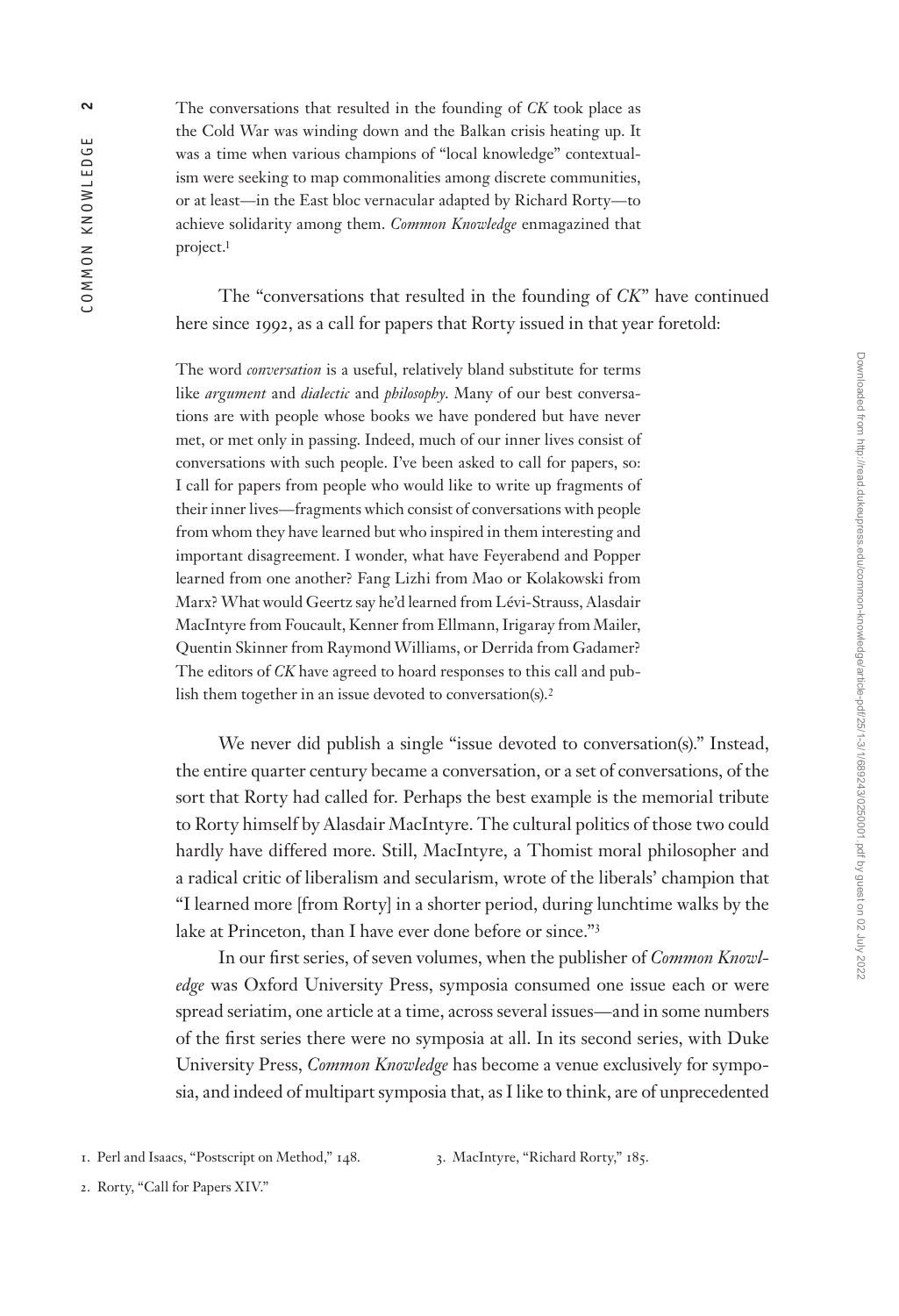thoroughness. The symposium on xenophilia that this anniversary issue interrupts has taken four installments so far  $(23.2 - 24.2)$  and is likely to require three or four more to complete. Other multipart symposia in series 2 have been:

- "In the Humanities Classroom" (23.1, 24.3);
- "Peace by Other Means: Symposium on the Role of Ethnography and the Humanities in the Understanding, Prevention, and Resolution of Enmity"  $(20.3 - 22.2);$
- "Experimental Scholarship, Revisited" (20.1, 2);
- "Fuzzy Studies: A Symposium on the Consequence of Blur" (17.3,  $18.2 - 10.3$ ;
- "Apology for Quietism: A *Sotto Voce* Symposium" (15.1 16.3);
- "Devalued Currency: Elegiac Symposium on Paradigm Shifts" (14.1 3);
- "A 'Dictatorship of Relativism'?: Symposium in Response to Cardinal Ratzinger's Last Homily"  $(13.2-3)$ ;
- "Unsocial Thought, Uncommon Lives" (12.2 13.1);
- "Imperial Trauma: The Powerlessness of the Powerful" (11.2 12.1);
- "Talking Peace with Gods: Symposium on the Conciliation of Worldviews" (10.3, 11.1); and
- "Peace and Mind: Symposium on Dispute, Conflict, and Enmity" (8.1–9.3).

Our single-issue and seriatim discussions have included:

- "Anthropological Philosophy: Symposium on an Unanticipated Conceptual Practice" (22.3);
- "The Warburg Institute: A Special Issue on the Library and Its Readers"  $(18.1);$
- "Between Text and Performance: Symposium on Improvisation and Originalism" (17.2);
- "Comparative Relativism: Symposium on an Impossibility" (17.1);
- "Neo-Stoic Alternatives, c. 1400 2004: Essays on Folly and Detachment"  $(10.2);$
- "The Disregardable 'Second World': Essays on the Inconstancy of the  $West"$  (10.1);
- "Outside the Academy: Papers from the Papal Symposia at Castelgandolfo and Vienna, 1983-1996" (7.3);
- "Experimental Scholarship" (5.3);
- "Countertransference and the Humanities" (5.1, 5.3, 6.1, 6.3);
- "Science out of Context: The Misestimate and Misuse of the Natural Sciences" (6.2);
- "A Taste for Complexity: Ten Nondisciples of Stanley Cavell" (5.2);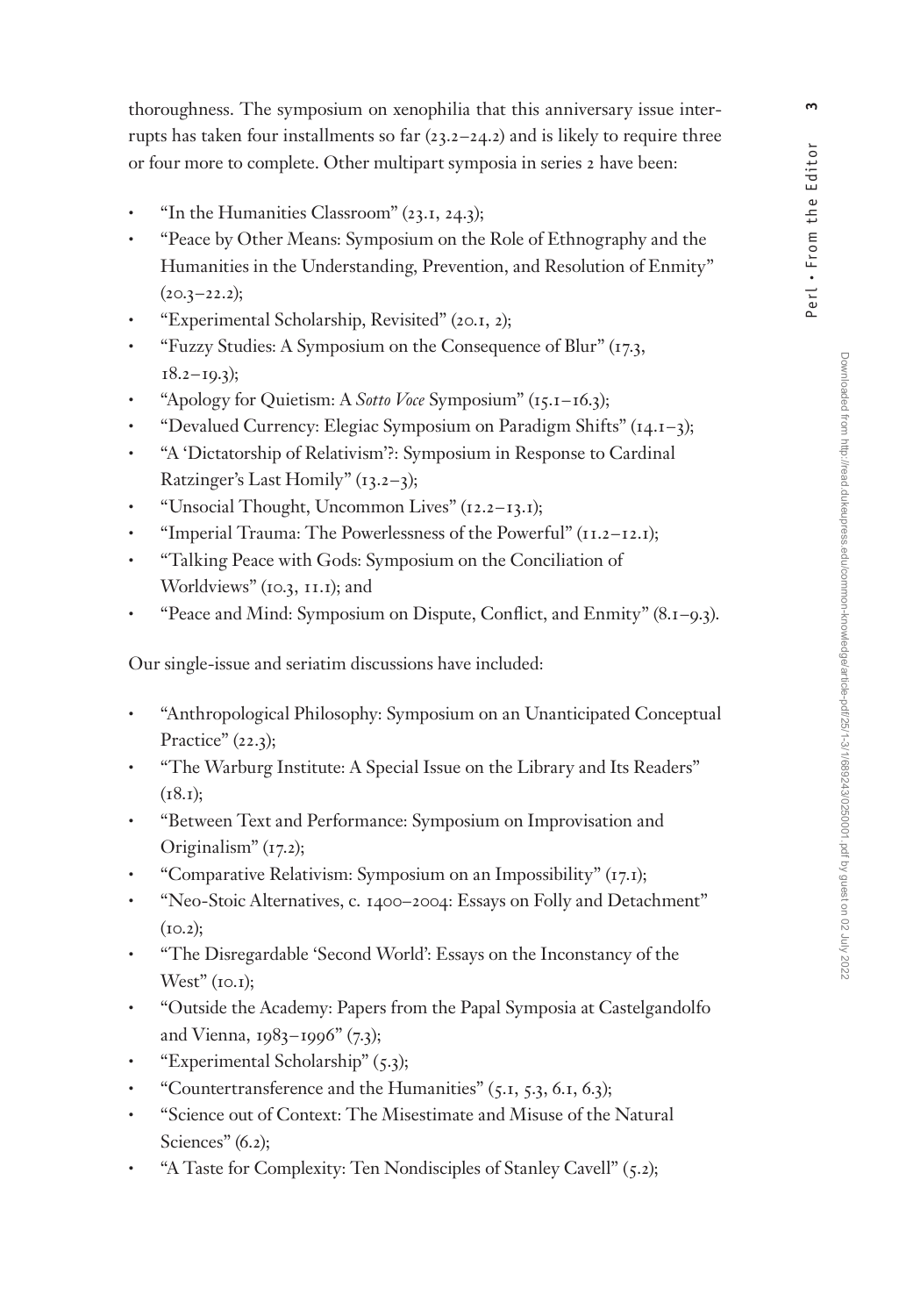- "The Individual and the Herd: The Public Secret of Self-Fashioning" (4.3);
- "A Turn away from 'Language'?" (4.2);
- "Community and Fixation: Toward a New Type of Intellectual" (3.3);
- "The Unfinished Project of Humanism" (3.1);
- "Exit from the Balkans The Commensuration of Alien Languages" (2.3);
- "Platonic Insults" (2.2);
- "Beyond Post-: A Revaluation of the Revaluation of All Values" (1.3); and
- "Ambivalence"  $(1.1 3, 2.2)$ .

To commemorate the journal's quarter century, this issue consists of pieces from in- and outside those symposia, arranged, to fulfill our obligation to Rorty, in conversational groupings. Readers are invited to shift, from knot to knot, around a common room filled to bursting with lively colleagues, young and old, but also ghosts, whose words mean more and other, now, than when originally written. The dead and quick alike drift from one conversation to another, then some go off, like MacIntyre with Rorty, to walk by some lake in odd couples. The dramatis personae, as I say, are representative but only as far as carnivorous agents have allowed. Hence the absence of writers (Kertész, Carver, Sebald, Bolaño, Nádas, Quignard, Calasso, and Hadot among them) whose work a reader of *Common Knowledge* might expect to find reprinted on this occasion.4 Still, with ventures of this kind, celebrations are best held on the fly and called for in accordance with their peculiar criteria of attainment. On one occasion, marking no milestone of survival, I prefaced the introduction to a symposium ("on the conciliation of worldviews") by calling for self-congratulation:

The introduction to this symposium consists in its first two contributions: a cosmopolitan proposal by Ulrich Beck for negotiating between worldviews, then a warning from Bruno Latour against presuming we know what a conflict of worldviews entails. I would like to point out, as a preface to that introduction, that whereas versions of this discussion used to center on questions of commensurability — are worldviews comparable, let alone reconcilable? — the discussion here centers on problems of commensuration. How is it to be done and who might accomplish it? From commensurability to commensuration is a long trek, and we should feel self-congratulatory at this juncture. Historic events have turned the Linguistic Turn guild from theory toward—if not practice, then at least talk of practice. The contributors to this first installment of our symposium would have been, let me hazard, Left Kuhnians back when that term meant anything. During the time of dispute over Thomas Kuhn and incommensurability, the Right Kuh-

4. Kertész, "The Last Inn" and "Someone Else"; Carver, "Carnations"; Sebald, "The Rings of Saturn"; Bolaño, "Nazi Literature in the Americas"; Nádas, "Burial"; Quignard, "In Front of My Hermitage"; Calasso, "The Repulsive Cult of *Bonheur*"; Hadot, "Isis Has No Veils."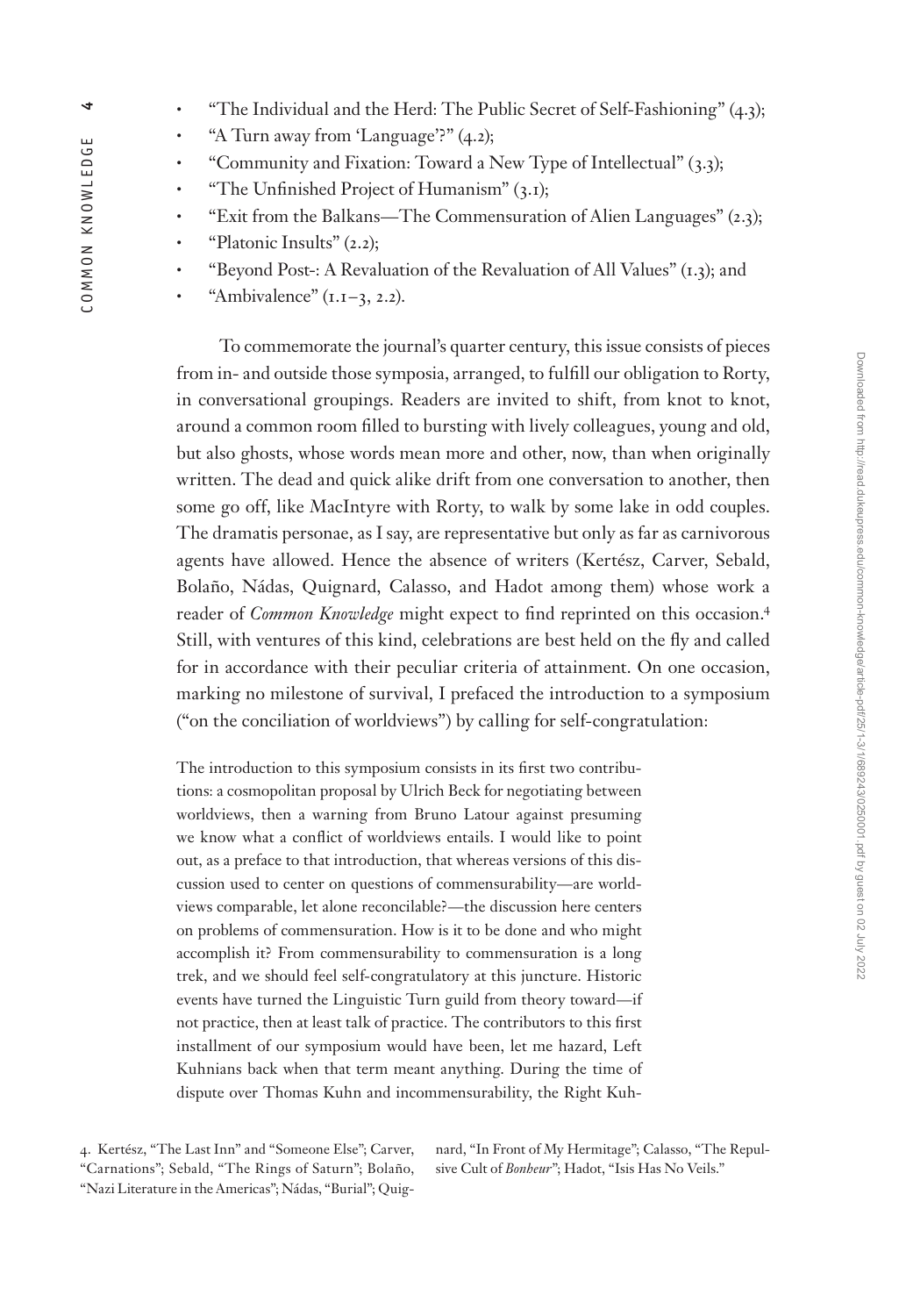nian position was that commensuration between discrete contexts does not occur. Whereas our contributors imply or state that commensuration is the most difficult of all things not impossible (emphasis on both "most" and "not"). . . . It is vital to our moment of self-congratulation to acknowledge that this symposium involves neither, on the one hand, idealist universalism nor, on the other hand, contextualism of the absolute kind. . . . The question, in other words, is [no longer] whether worldviews are commensurable. The question is whether we should do what it takes-all that it takes-to communicate and reconcile with those we fear. . . . But whoever—let us admit it—takes on the task is going to end up with dirty hands. This job is not one for contextualists in white gloves. . . . There is no clean methodology for reconciling worldviews at odds.<sup>5</sup>

By this time, fifteen years later, our hands are filthy, and our shoes unwearable indoors. We are now closer, as a group, to "revanchist optimism," because Trump, Putin, and other masters of the noble arts of casuistry and sophistry have turned them to the dark side. It has gone unnoticed, perhaps, by most readers (but not, I assure you, by any authors) that this journal, as a policy, avoids the word *fact* and the phrase *in fact*, except where demonstrable facts are involved, since *fact* and *in fact* are devices of rhetoric for bullying readers and listeners. Our authors regularly object to this policy, because composition is made more difficult when "the fact that" is ruled out as a tool for writing easy sentences. Few objected to our hygienic rule, in the old days, on epistemological grounds. These days, however, I hear, even from founding members of the editorial board, that our diffidence about facts feels like capitulation to Trump, who issues "alternative facts" for the credulous on a daily basis. The god-awful state of world affairs presently (things did appear hopeful in our first years of publication) has made the tasks that *Common Knowledge* set for itself a bit less difficult to achieve. Conciliation between parties not malicious seems less impossible to arrange. On the other hand, as I have recently discovered, the world's most powerful institution committed to friendship between former adversaries-I mean the Roman Catholic Church — stands not only against relativism, which one knew (we dedicated a special issue to the problem in  $2007$ ,<sup>6</sup> but stands also, even under the present pope, against "eirenism" or irenicism.7 Let us talk, by all means; let us break bread together, the bishops say to Protestants, Muslims, and Jews with warmth

6. See "A 'Dictatorship of Relativism'?"

7. See, for example, Pius XII's encyclical *Humani Generis*, which rules that peace must not be an end in itself: "Another danger is perceived which is all the more serious because it is more concealed beneath the mask of virtue. There are many who, deploring disagreement among

men and intellectual confusion, through an imprudent zeal for souls, are urged by a great and ardent desire to do away with the barrier that divides good and honest men; these advocate an 'eirenism' according to which, by setting aside the questions which divide men, they aim not only at joining forces to repel the attacks of atheism, but also at reconciling things opposed to one another in the field of dogma" (sec. 11).

<sup>5.</sup> Perl, "Preface to an Introduction," 426-29, excerpts.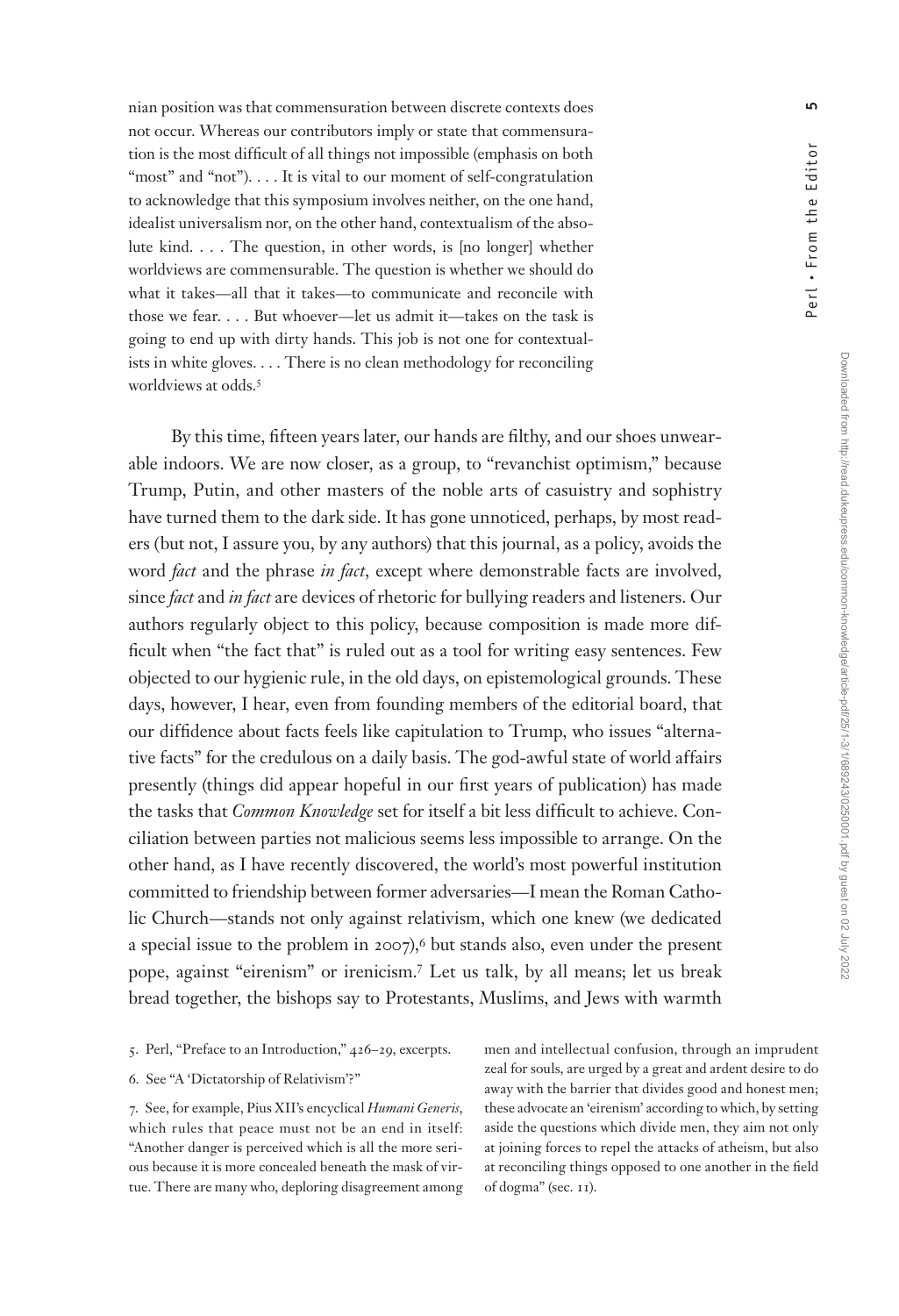Meanwhile, recalling a remark of Rorty's to Gianni Vattimo ("once Christianity is reduced to the claim that love is the only law, the ideal of purity loses its importance"),<sup>8</sup> I have taken as my editorial mantra the following arrhythmic, unrhyming couplet:

The world was never cleaner than on the day Noah left the ark.

The difference between cleansing and obliteration is not trivial, but perfect purity is, in itself, nonexistence. When told that my buoyancy about Muslim worship in Christian churches was inappropriate — given that, I was informed, both the Muslims and the Christians involved were indifferent—I replied that

exopraxis and xenophilia are only our latest excuses to broach the topic of affects and attitudes that, although widely spurned, tend to have irenic outcomes. Over the past quarter century, in these pages, ambivalence, "antipolitics," quietism, stoicism, sophistry, casuistry, pharisaism, apathy, cosmopolitanism, "gnostic diplomacy," ecumenism, syncretism, "comparative relativism," anarchism, skepticism, perspectivism, constructivism, de-differentiation, "fuzzy logic," *pensiero debole* and *Verwindung*, "unsocial thought," detachment, humility, cowardice, *caritas*, and wellmotivated obnubilation have all come in for cordial scrutiny. . . . If we conceive of indifference as in-difference — that is, a state or sensibility in which differences go unnoticed or, if noticed, are not cared about—then it is fair to say that indifference should rank higher than xenophilia in a hierarchy of irenic affects. No one ever has died a martyr for indifference. And I would like to think that, in some cases at least, a believer has come down from the scaffold, alive, in awareness that to die for Islam, Christianity, or Judaism, in its conflict with one of the other two, is to bear witness in blood to no more than a nest of ambiguities. Never mind the social and historical overlaps, links, yokes, and vector-overlays among the three traditions. There is also a theological knot so undisentangleable that Allah, the Christian Trinity, and the God of Israel are indifferentiable scholastically. However much the *feel* of belief in each differs from the *feel* of belief in the others, I cannot imagine an honest (as opposed to a parochial) formulation that could distinguish among them without undermining the bases of all three religions.9

On the same topic, in an earlier issue, "I volunteered that I knew a man in New York, a Catholic convert, originally Jewish, who used to read Sufi hymns

8. Rorty and Vattimo, *Future of Religion*, 79. 9. Perl, "Xenophilia, Difference, and Indifference,"  $234 - 35.$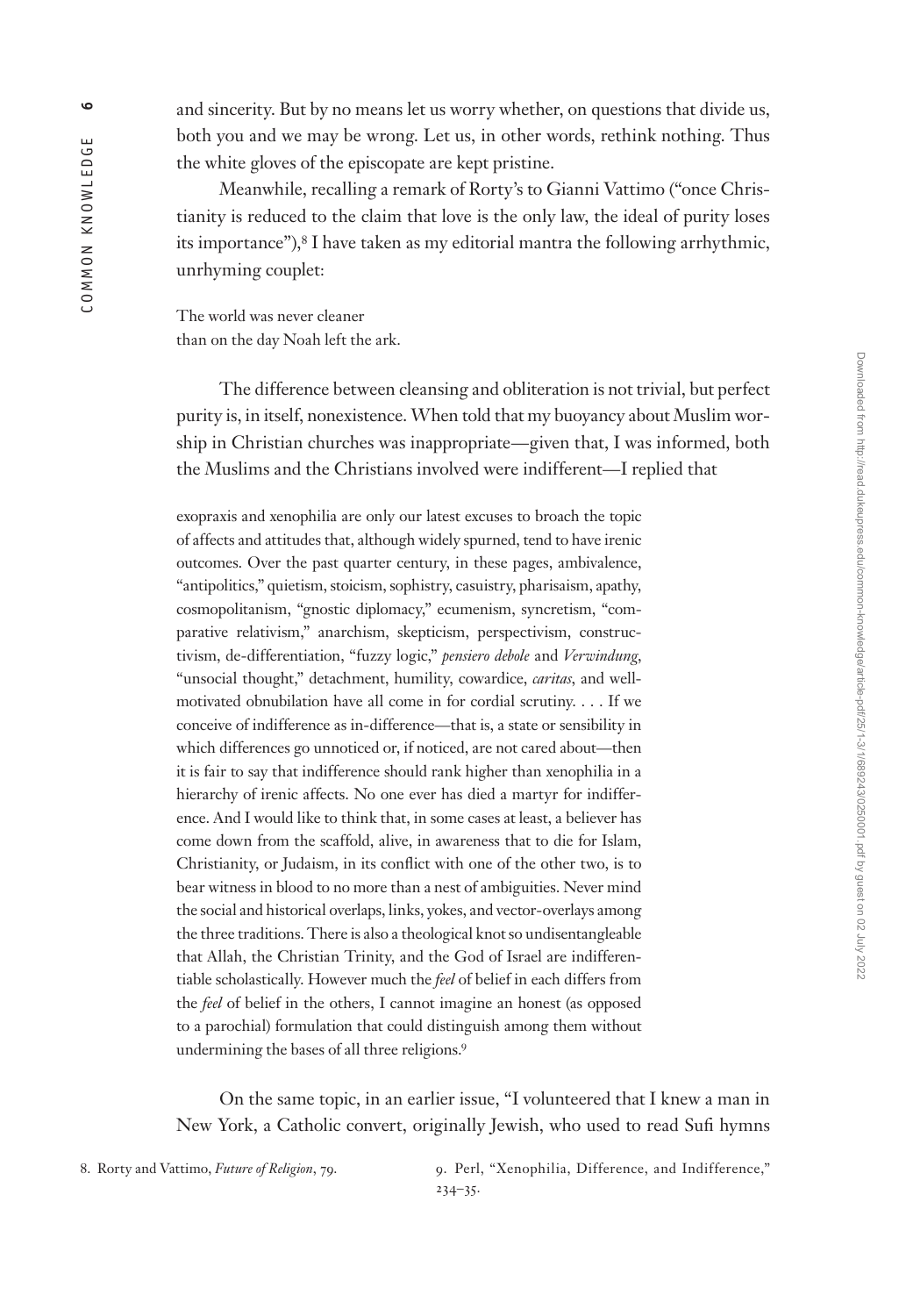to himself during mass. He wanted to be Jewish, Christian, and Muslim simulaneously. My students laughed, so I added that the man in question was renowned in the art world for being ahead of his time."10 The man was Lincoln Kirstein, who brought modernism and George Balanchine to America, cofounded the New York City Ballet, and issued caveats that felt like blessings when I asked him how to make *Common Knowledge* happen.11 On its silver anniversary, it occurs to me that reading Sufi prayers, in a Catholic church, as an ethnic Jew, was a feat of modernist choreography, one from which we may learn a good deal about what are thought to be opposed beliefs. An essay on resistance to harmony makes the point on which this introduction concludes:

David and Goliath may appear to be dueling, when observed from the bird's-eye perspective of theory. Viewed from up close, however, it may turn out that they are dancing, shifting positions over rocky ground, as each does what he feels he must to keep the only dance he knows from ending.12

## **References**

- "A 'Dictatorship of Relativism'?: Symposium in Response to Cardinal Ratzinger's Last Homily." *Common Knowledge* 13, nos. 2 – 3 (Spring–Fall 2007): 214 – 455.
- Beyer, Judith, and Felix Girke. "Practicing Harmony Ideology: Ethnographic Reflections on Community and Coercion." *Common Knowledge* 21, no. 2 (April 2015): 196 – 235.
- Bolaño, Roberto. "From *Nazi Literature in the Americas*." Translated by Chris Andrews. *Common Knowledge* 14, no. 2 (Spring 2008): 296 – 306.
- Calasso, Roberto. "The Repulsive Cult of *Bonheur*." Translated by Ann Goldstein. Common Knowledge 10, no. 2 (Spring 2004): 286-313.
- Carver, Raymond. "Carnations: A Play in One Act." *Common Knowledge* 2, no. 3 (Winter 1993): 152-59.
- Hadot, Pierre. "Isis Has No Veils." Translated by Michael Chase. *Common Knowledge*  12, no. 3 (Fall 2006): 349–53.
- Kertész, Imre. "Someone Else: A Chronicle of the Change." Translated by Tim Wilkinson. *Common Knowledge* 10, no. 2 (Spring 2004): 314 – 46.
- ——— . "The Last Inn: An Excerpt." Translated by Tim Wilkinson. *Common Knowledge* 21, no. 3 (September 2015): 545–53.
- MacIntyre, Alasdair. "Richard Rorty (1931 2007)." *Common Knowledge* 14, no. 2 (Spring 2008): 183 – 92.

235.

10. Perl, "Introduction: Postscript to Brown," 31.

12. Beyer and Girke, "Practicing Harmony Ideology,"

11. For more on my exchanges with Kirstein, see my review of 1995 (reprinted here) of his memoirs.

Downloaded from http://read.dukeupress.edu/common-knowledge/article-pdf/25/1-3/1/689243/0250001.pdf by guest on 02 July 2022

Perl • From the Editor **7**

Perl . From the Editor

 $\blacksquare$